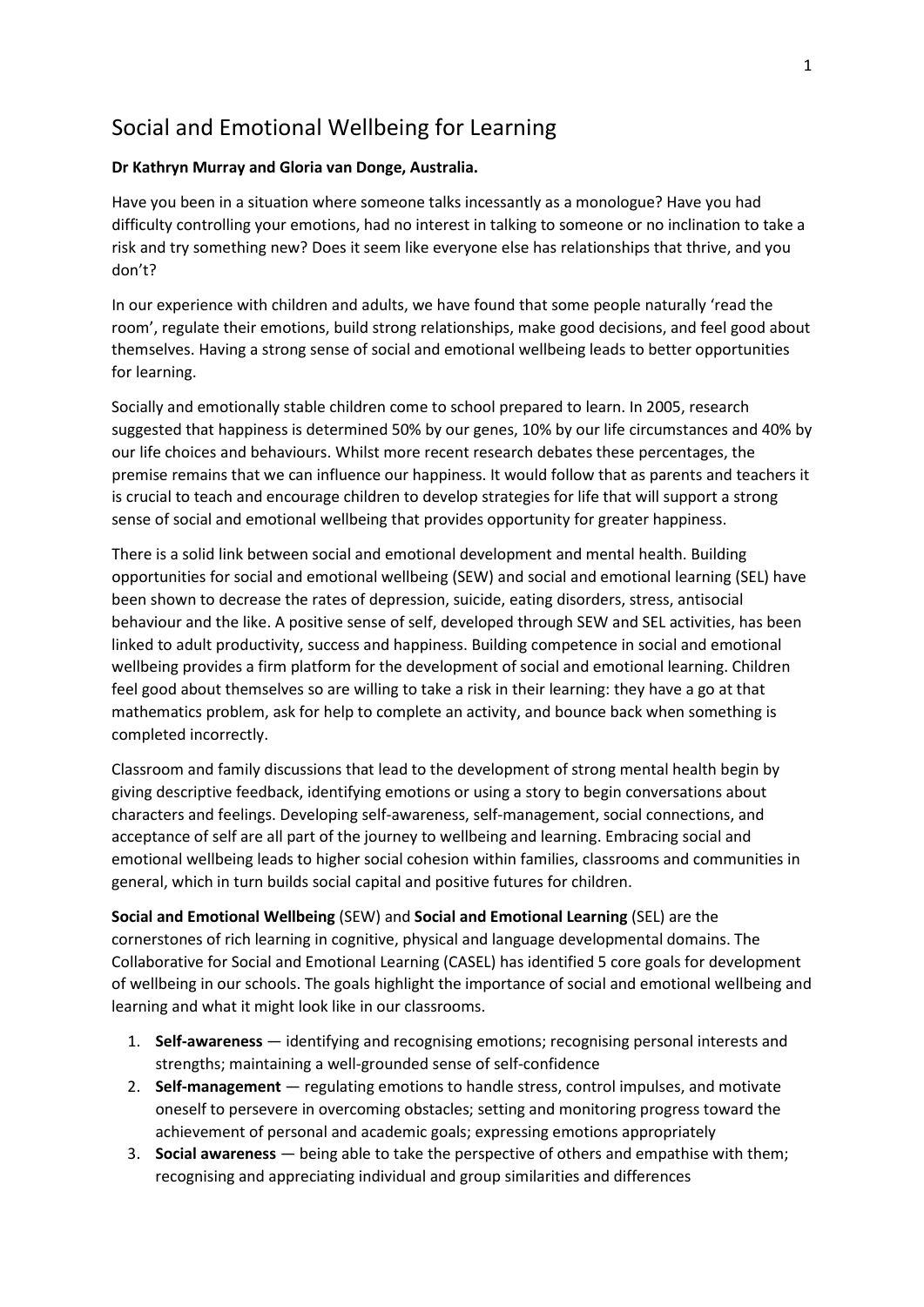- 4. **Relationship skills** establishing and maintaining healthy and rewarding relationships based on cooperation and resistance to inappropriate social pressure; preventing, managing, and constructively resolving interpersonal conflict; seeking help when needed
- 5. **Responsible decision-making** making decisions based on a consideration of all relevant factors, including applicable ethical standards, safety concerns, and social norms; the likely consequences of taking alternative courses of action; evaluation and reflection.

## **Why we need to teach SEW and SEL:**

Students lacking in SEW or SEL may find it difficult to follow directions, self-regulate their emotions, or interact with others. Social and emotional skills are key determinants of academic success and productivity in the classroom. Research indicates that students behind in their SE development are:

- Up to 80% more likely to need a repeat year
- 80% more likely to require learning intervention and support
- And seven times more likely to exhibit difficult behaviour.

A clear outcome from this research is that SEW and SEL are highlighted as being vital to establish positive approaches to individual learning and set students up for success. The Student Learning and Wellbeing framework developed by Education Queensland reminds us of the World Health Organisation's statement that "Wellbeing is a state in which every individual realises his or her potential, can cope with the normal stresses of life, can work productively and fruitfully and is able to make a contribution to his or her community". With this in mind, the importance of SEW and SEL is evident for all students, but particularly gifted and talented students who may require further support to understand their unique approaches to the world.

One way to support students, is to **use resources** that explore the range of social and emotional competencies that are needed to strengthen and support self-awareness and acceptance of personal strengths and challenges. The Gifted Kid Book Series does this in a gentle, entertaining, child friendly manner. The concepts found in each book align with the desired outcomes of education systems worldwide that identify the importance of embracing diversity and the World Health Organisation's promotion of wellbeing.

Gifted children are good at camouflaging their strengths so they don't seem 'different'. Perhaps you have a gifted child in your class or even your family and don't realise it.

### **In your class or school, do you have children who:**

- Seem bored with school, so are disruptive?
- You think can do better than they do?
- Challenge ideas and offer different solutions?
- Constantly ask questions to the point of frustration?

# **Have you considered that they may be gifted?**

Perhaps you have noticed that they:

- Excel in sports, dance, music, maths, or English
- Seem to be very serious and older than their years
- Learn quickly and retain what is learnt
- Think of innovative and creative ways to approach a standard problem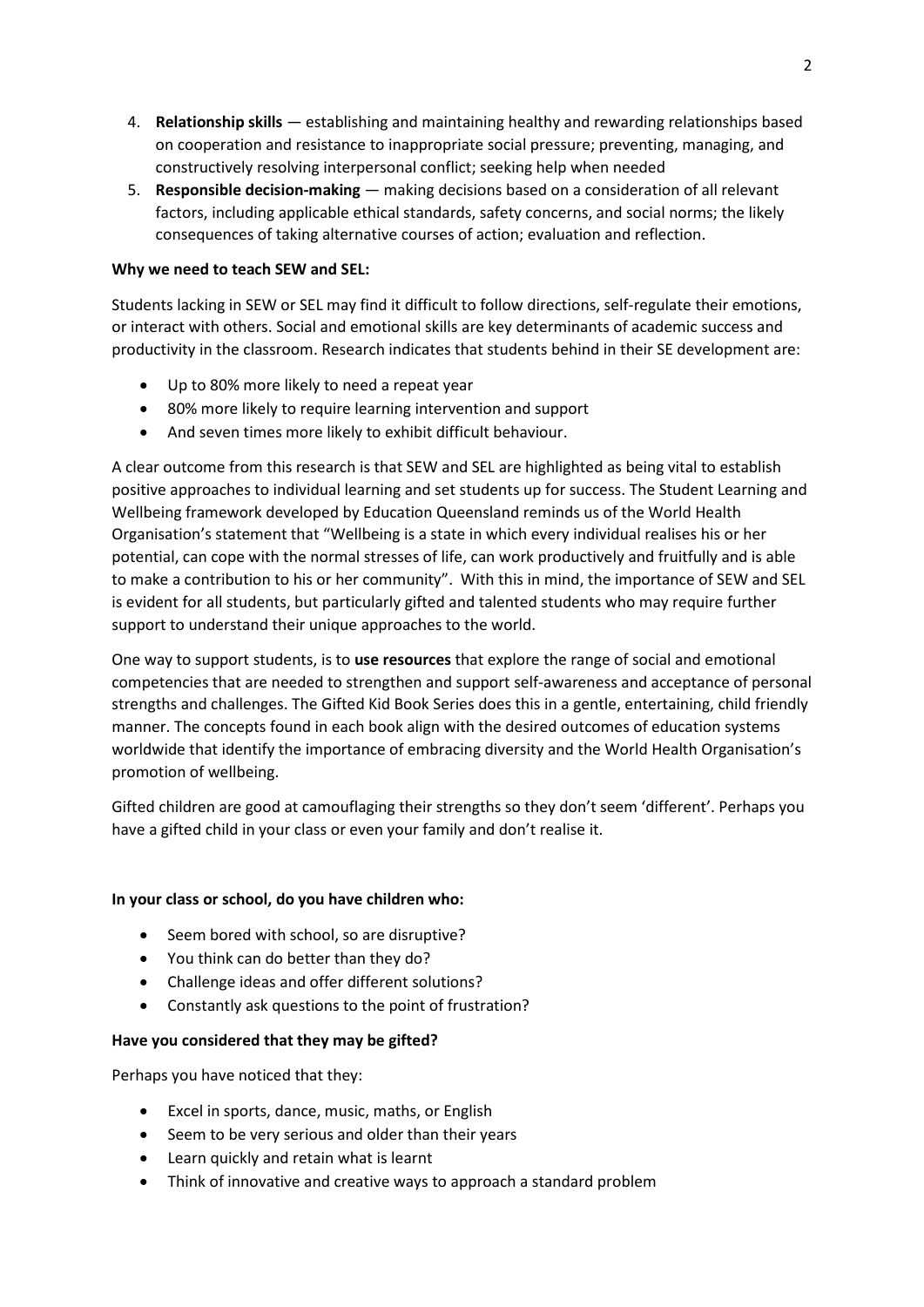- Set unrealistically high standards for themselves
- Have intense emotions and seem very sensitive to the feelings of others.

All children are to be encouraged to find their own level of SEW which then allows them to access SEL. This is particularly important with children who see themselves as 'different' from other children. This is the case with gifted children. The level of social and emotional wellbeing and building strong relationships may be difficult depending on the particular characteristics of the gifted child. The various forms of giftedness and the accommodations made by the gifted child is not in the scope of this paper, but is worth considering for future publications.

### **Who is Dr Kathryn Murray?**

*Dr Kathryn Murray is the founder of Future Strong Education, a consultancy business working with teachers, leadership teams, early childhood educators, organisations and parents. Kathy has a professional background that spans 36 years in the education sector. Her aim is to extend each person's personal and professional capabilities by sharing current research and a range of experiences gathered over her career. Kathy speaks at conferences, provides professional development sessions and mentors clients nationally and internationally while continuing to share her expertise with pre-service teachers at Central Queensland University. The life aim of 'making a difference in the lives of children' is what fuels Kathy's passion to provide support in the world of education.* 

*Kathy's qualifications include: Doctor of Education, Master of Education, Certificate IV in Training and Assessing, Bachelor of Education, Diploma of Teaching (Preschool/Primary).*

### **Who is Gloria van Donge?**

*Gloria van Donge is a mother of a gifted child, but she only discovered this in her retirement! If only she had known earlier when her children were small. To help other parents and educators, Gloria has written five picture books to create a doorway into the world of the gifted and talented child. Her stories cover pertinent issues like acceptance, camouflaging behaviour, perfectionism, being out-ofsync with peers and emotional giftedness. As an international author, it is her hope that these stories will generate discussion and contribute to the social and emotional wellbeing of the gifted. Gloria's qualifications include Bachelor of Arts, Bachelor of Arts in Biblical Studies.* 

### **References related to this article.**

Collaborative for Social and Emotional Learning. (2020). *CASEL'S SEL Framework: What are the core competence areas and where are they promoted?* Retrieved from:<https://casel.org/wp-content/uploads/2020/12/CASEL-SEL-Framework-11.2020.pdf>

Loewenberg, A. (2016). *New study links kindergarten social-emotional skills to long-term success*. Retrieved from: [https://www.newamerica.org/education-policy/edcentral/what-transforming](https://www.newamerica.org/education-policy/edcentral/what-transforming-workforce-says-about-developing-childrens-social-emotional-skills/)[workforce-says-about-developing-childrens-social-emotional-skills/](https://www.newamerica.org/education-policy/edcentral/what-transforming-workforce-says-about-developing-childrens-social-emotional-skills/)

Lyubomirsky, S., Sheldon, K.M., Schkade, D. (2005). Pursuing happiness: The architecture of sustainable change. *Review of General Psychology*. Vol. 9 (2) pp. 111–131.